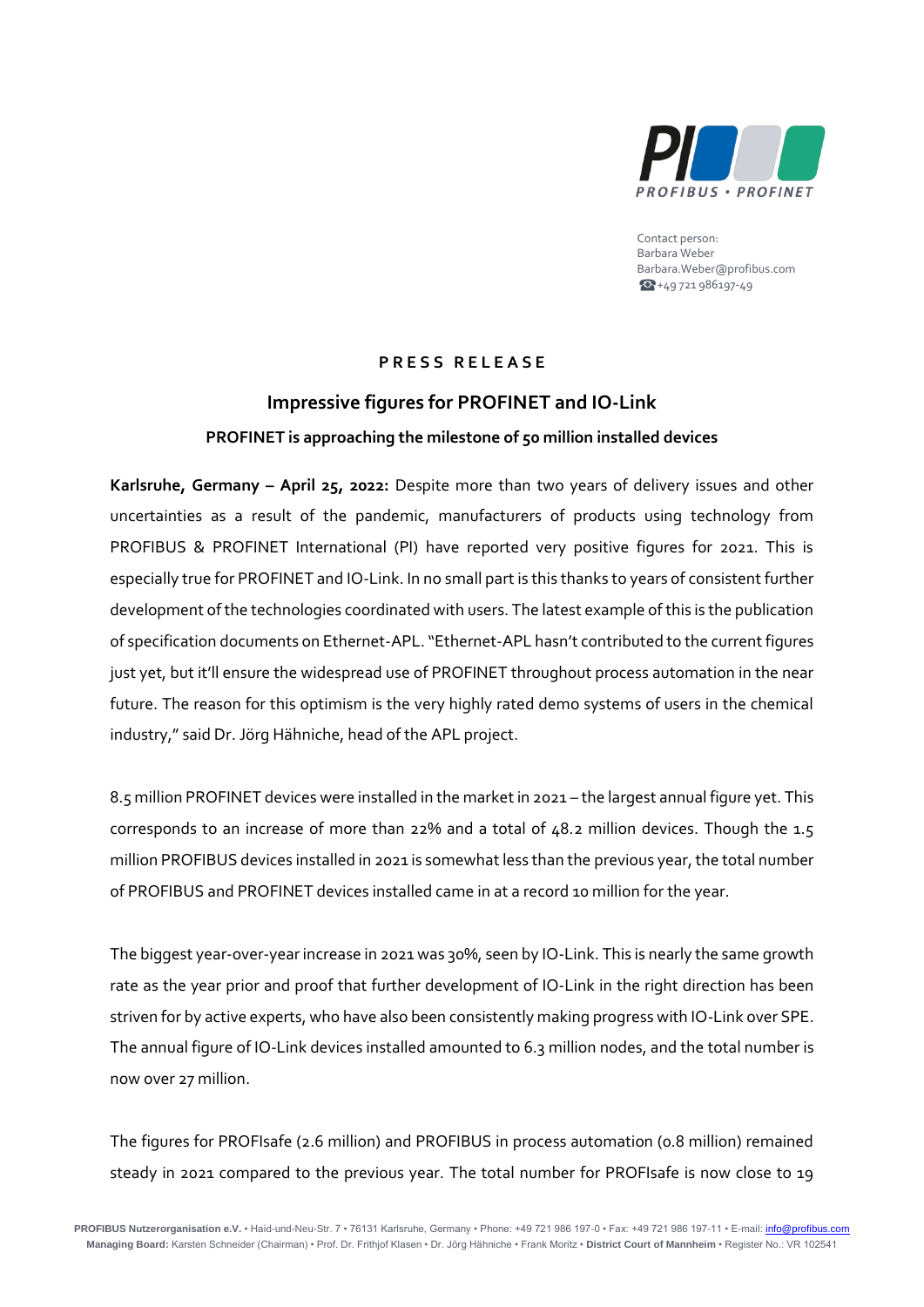

million, and a total of nearly 15 million devices have been installed altogether for PROFIBUS in process automation.

"The continuing positive trend for products with PI technology on the market is based on the user's trust in having bet on the right horse. And this is no coincidence. In our active working groups, a large community is continuously developing sustainable communication and information standards, which offer our users technologies for implementing digital production in line with Industry 4.0," said PI Chairman Karsten Schneider. "Motivated by market success, our working groups are deeply committed to a number of projects. We hope to be able to present our technological developments in person at this year's Hanover Fair after being away for more than two years," added Schneider.

\*\*\*

**Graphic**: In 2021, 8.5 million new PROFINET devices were installed in the market. This brings the total number of PROFINET devices installed in systems up to 48.2 million.